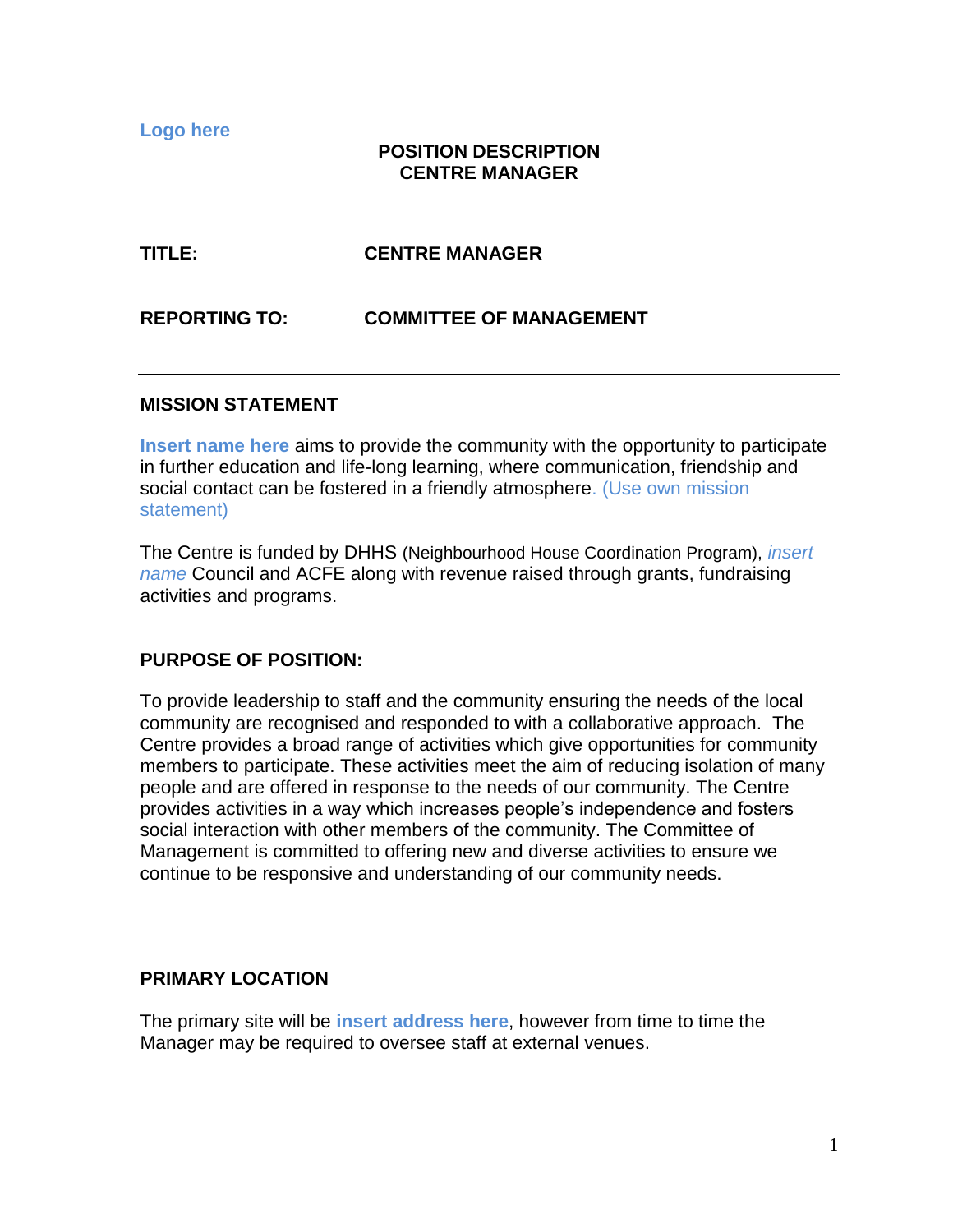# **QUALIFICATIONS, EXPERIENCE**

Suitable tertiary qualifications in Community Development or other relevant field; and/or a combination of relevant experience, expertise and competence sufficient to perform the duties at this level

# **MANDATORY**

- $\triangleright$  Have a current driver's license (The Manager will be required to use their own vehicle for which they will be reimbursed)
- $\triangleright$  Agree to undergo a Police Check and a Working With Children Check
- $\triangleright$  First Aid Level II
- $\triangleright$  Competent in current Microsoft computer applications

# **RESPONSIBILITIES:**

#### *Management and Accountability*

- Responsible for overseeing the day-to-day operations of *insert name here* within the broad policy and financial directions set by committee
- $\triangleright$  Prepare, manage and monitor effective and responsible budgets in conjunction with the Book Keeper, Treasurer and Committee
- $\triangleright$  Responsible for the development of operational policies and procedures and guiding the committee in the development and monitoring of governance policies and procedures

### *Leadership and Operation*

- $\triangleright$  Provide leadership and a high level of organisational skills in planning, developing and evaluating a range of programs and strategies
- $\triangleright$  Facilitate effective communication within the organisation and with funding bodies, external agencies, community and business
- $\triangleright$  Promote the service in the community and coordinate the development of promotional material and web site

*Staffing*

- $\triangleright$  Under the direction of the committee and in accordance with organisational policies and procedures, be responsible for the recruitment, selection and supervision of all staff, volunteers, students and tutors
- $\triangleright$  Be responsible for staff professional development, identifying staff training needs and facilitating access for staff and volunteers to appropriate training and development programs

### *Community Development*

- $\triangleright$  Strengthen and enhance effective communication and partnerships with a range of community stakeholders, including residents and other community agencies
- $\triangleright$  Encourage and resource community and individual initiatives which are consistent with the organisations business plan and constitution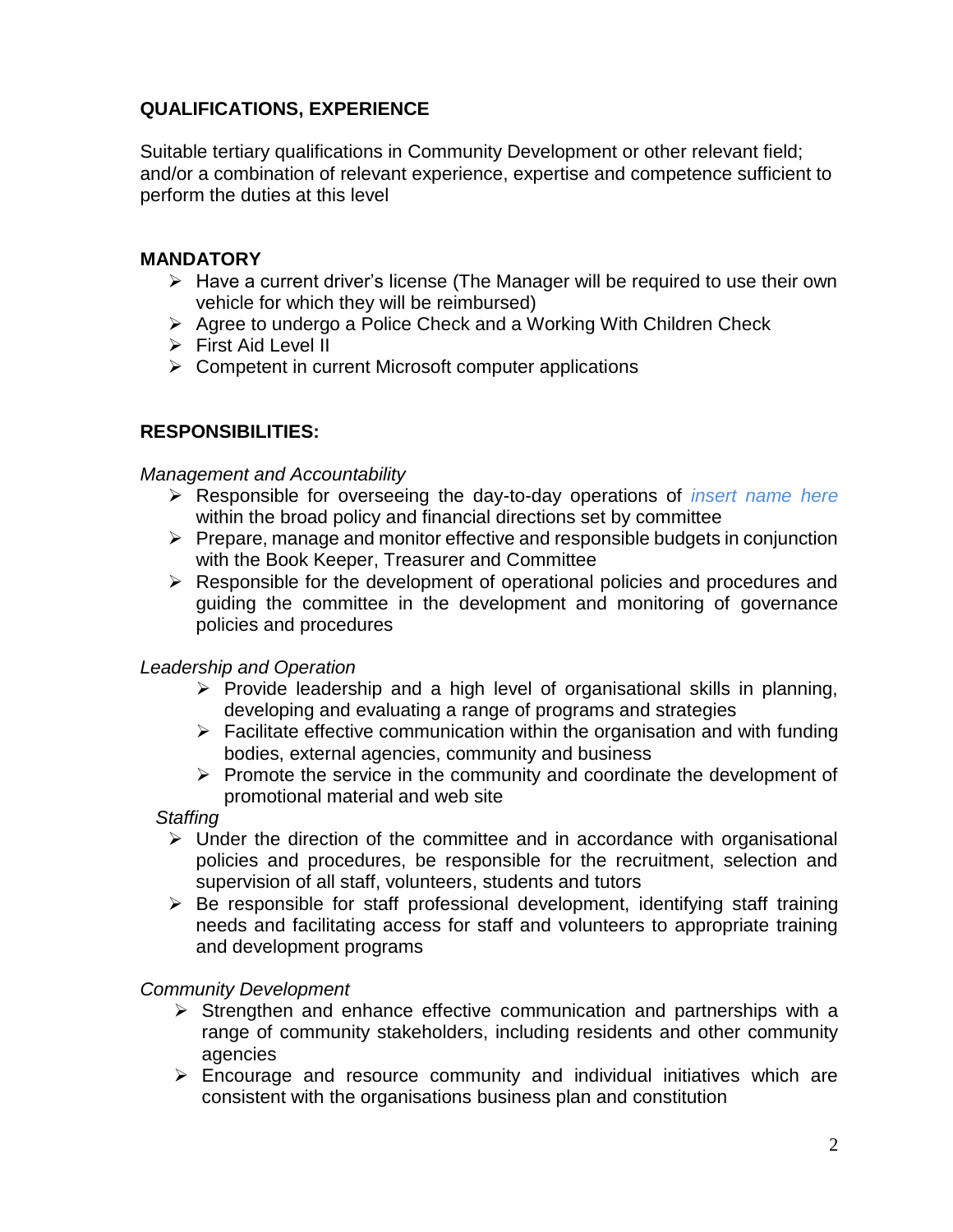$\triangleright$  Develop and implement processes which focus on ongoing engagement of the community

# *Relationships*

- $\triangleright$  Develop an effective working relationship with the committee
- $\triangleright$  Continue to maintain an effective working relationship with the funding bodies including *insert name here* Council, the Department of Health and Human Services (DHHS) and Adult and Community Further Education (ACFE).
- $\triangleright$  Participate in and represent the organisation at community forums and meetings
- Maintain and share up-to-date knowledge of community resources, community needs and relevant programs, policies and legislation
- Network with other Community House Network Southern Region (CHNS), Neighbourhood Houses and community groups in the local and wider community
- $\triangleright$  Undertake community consultation on a planned basis and in response to need

# *Practice, Policies and Procedures*

- $\triangleright$  Responsible for day to day management of service delivery to the community of the highest possible standard
- Responsible for meeting requirements of *insert name here* Council, DHHS and ACFE Service Agreements
- $\triangleright$  Prepare submissions and acquittals for funding received from Government and other relevant organisations

# *Reporting and Accountability*

- $\triangleright$  Report regularly/monthly to the committee regarding the activities of the organisation and opportunities for development
- $\triangleright$  Keep the committee informed of relevant information, to enable them to meet their duty of care obligations and role
- $\triangleright$  Facilitate timely Annual General Meeting

# **KEY SELECTION CRITERIA, SKILLS & ATTRIBUTES**

- $\triangleright$  Demonstrated experience in and commitment to working with the community, in line with community development principles and practices
- $\triangleright$  Knowledge and experience of current Adult Community and Further Education trends and policy related to Neighbourhood House Coordination Program (NHCP)
- $\triangleright$  Proven managerial experience in financial and management procedures within an Incorporated Association
- $\triangleright$  Ability to manage and lead staff, volunteers and user groups
- $\triangleright$  Experience in working effectively with diverse populations and with a broad range of community partners and stakeholders
- $\triangleright$  Entrepreneurial and resourceful in generating funding for sustainable service delivery
- $\triangleright$  Excellent written and communication skills targeting diverse audiences